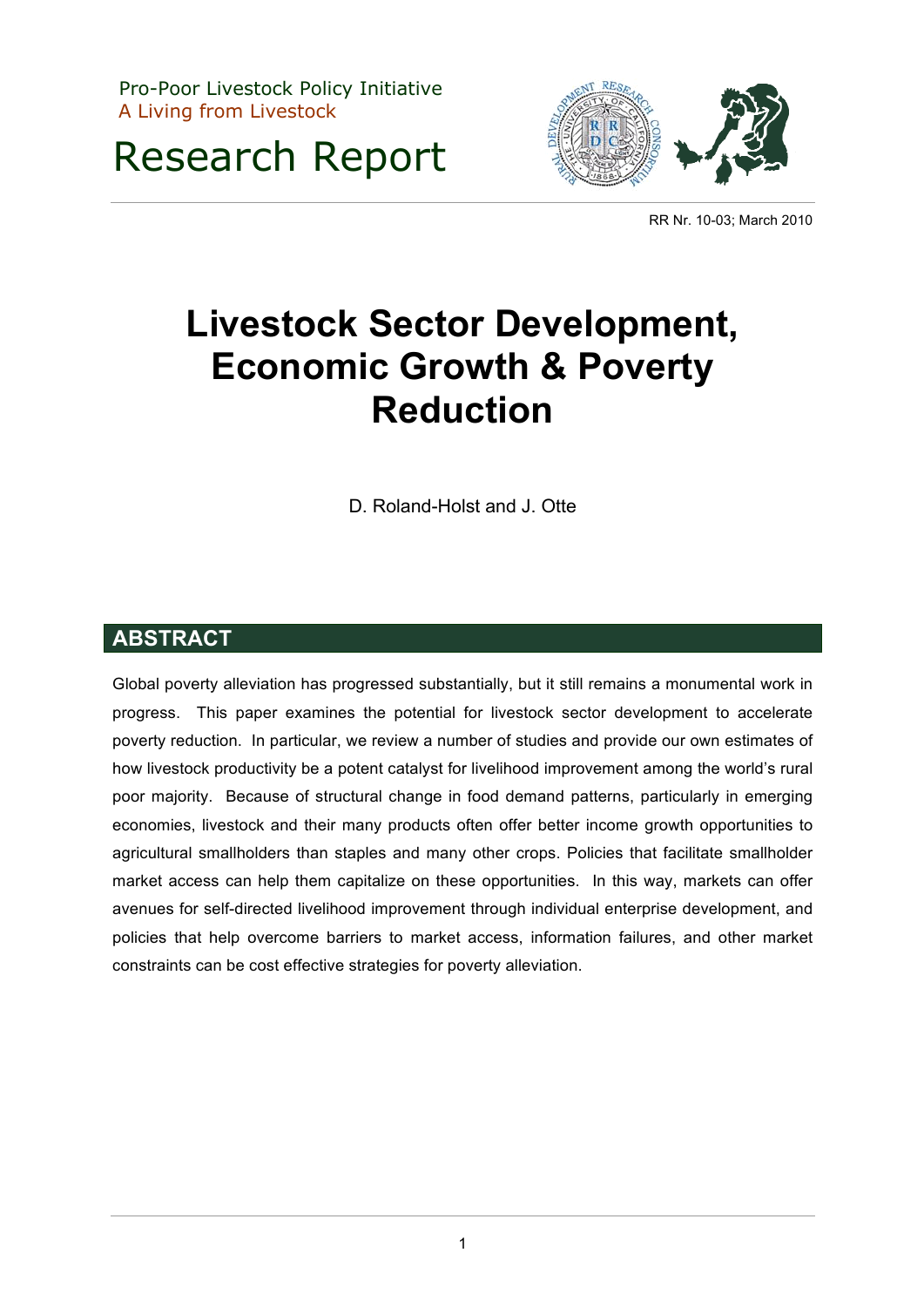#### 1. **Introduction**

Around 2.6 billion people in the developing world are estimated to have to make a living on less than \$2 a day (Chen and Ravallion, 2009). Of these, about 1.4 billion are classified as 'extremely' poor, i.e. having to make a living on less than \$1.25 a day. Asia harbours the majority of the 'extremely' poor (933 million), whilst the incidence of extreme poverty, one in two (50%), is highest in sub-Saharan Africa (Chen and Ravallion, 2009; World Bank, 2007).

In order to achieve rapid advances in poverty reduction, interventions need to be well targeted. Over three quarters of the extremely poor, that is around one billion people, live in rural areas (World Bank, 2008). Despite growing urbanization, the majority of the World's poor will continue to live in rural areas for some decades to come and it has been estimated that more than half of the 'dollar-poor' will reside in rural areas until about 2035 (Ravallion *et al*., 2007). Most rural households depend on agriculture as part of their livelihood and around ninety percent of the World's extremely poor are engaged in small-scale farming (Lipton, 2005).

Given that in most developing countries agricultural populations are still continuing to grow while land for sustainable agriculture cannot be made available at the same rate, agricultural production cannot easily be expanded 'horizontally'. As a consequence, productivity gains leading to increased value of output, and hence income, per area of land (and unit of labour input) are one, essential, means to raise rural incomes and improve food security.

Livestock should form part of the solution to poverty reduction and agricultural productivity growth in developing countries since nearly three out of four of the rural and extremely poor keep livestock as part of their livelihoods (Thornton *et al*., 2002), and because livestock have a variety of characteristics that make them important contributors to food security and sustainable rural development. Livestock provide high quality food and marketable products that can be produced by small-scale farming systems with limited land resources and livestock products are generally of higher value and less vulnerable to climatic shocks and critical harvest timing than many crops. Livestock furthermore increase crop production by the provision of draught power and manure, they increase total farm productivity by converting non-human edible material into high value food and non-food products and they increase farm labour productivity through temporal and intergenerational smoothing of labour demand. Finally, livestock, specifically small-stock such as poultry and sheep and goats are particularly important assets for rural women, who in many cases form the backbone of the agricultural workforce, to earn some income that remains under their control.

This paper explores the potential for livestock production and market development to contribute to the livelihoods of the world's rural poor majority. In the next section (Section 2) we distill the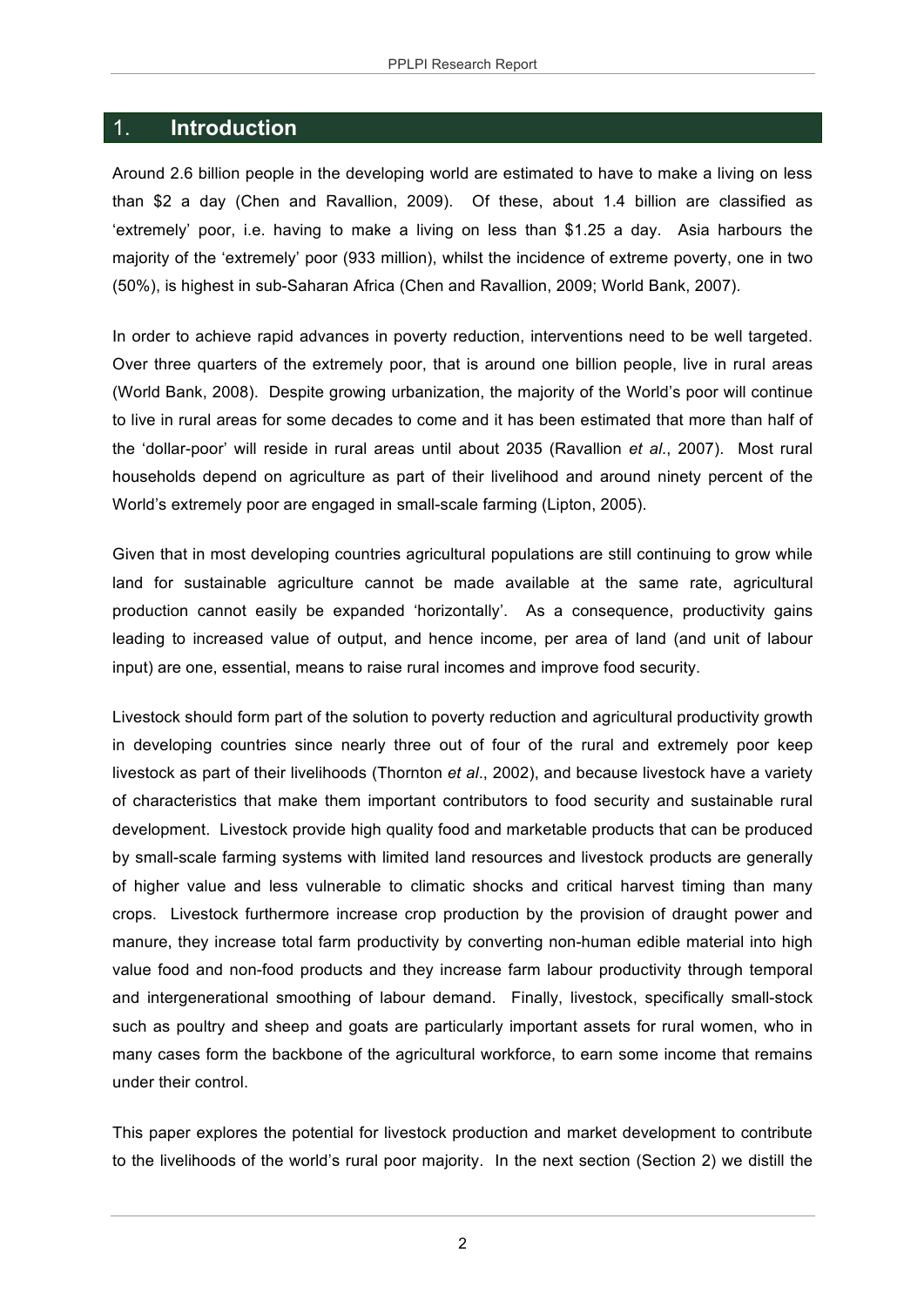evidence from a variety of studies suggesting that market emergence presents such opportunities, while Section 3 presents estimates of the macroeconomic growth potential of livestock sector promotion. Both perspectives support the notion that, in the short to medium term, livestock can be a potent catalyst for livelihood improvements, both for individual farmers and rural economies as a whole. Section 4 presents our own empirical estimates of economywide growth effects arising from livestock demand, as well as dynamic growth benefits from promoting productivity in this sector.

#### 2. **Upstream and downstream effects of agricultural growth**

Given the rapid and sustained demand growth for livestock products in emerging economies, especially for dairy and poultry products, significant new market potential exists for absorbing domestic output. Hence livestock production can serve as a fast growing enterprise subsector within agriculture. The resultant rapid growth in farm incomes should generate employment and expansion in the rural non-farm sectors and contribute to broadly-based economic development.

Many livestock holders can benefit directly from the increasing market demand for livestock products. Demand growth rates of three percent for cereals are less than half the corresponding rates for high value livestock commodities, demand for which is increasing by 6 to 8 percent annually. Furthermore, the poor can benefit from the fact that livestock sector development creates demand for labour, supports economic linkages to feed and processing industries, encourages food security through stronger domestic supply response, and supports lower prices for food of animal origin.

While agricultural expansion has a direct impact on employment and incomes in farming, an important indirect impact on employment and poverty reduction comes from its stimulus to the labour intensive, non-tradable, rural non-farm sector (Mellor, 1995). It is generally found that the poorest of the poor lack land and other resources and are therefore largely dependent on wageemployment for their livelihoods. With growth of agricultural output, and associated rural incomes, demand for local non-tradable goods and services will grow. The products are described as non-tradable since they are delivered and used mainly within the rural community, and cannot be traded in international markets. The associated activities are highly labour intensive, but require local demand to grow in order to expand. Their expansion should stimulate employment for the poorest of the poor.

By generating demand for these non-tradable goods and services, significant increases in agricultural production and incomes have second-round, indirect impacts that increase rural incomes and employment. The demand for the goods and services from the rural non-farm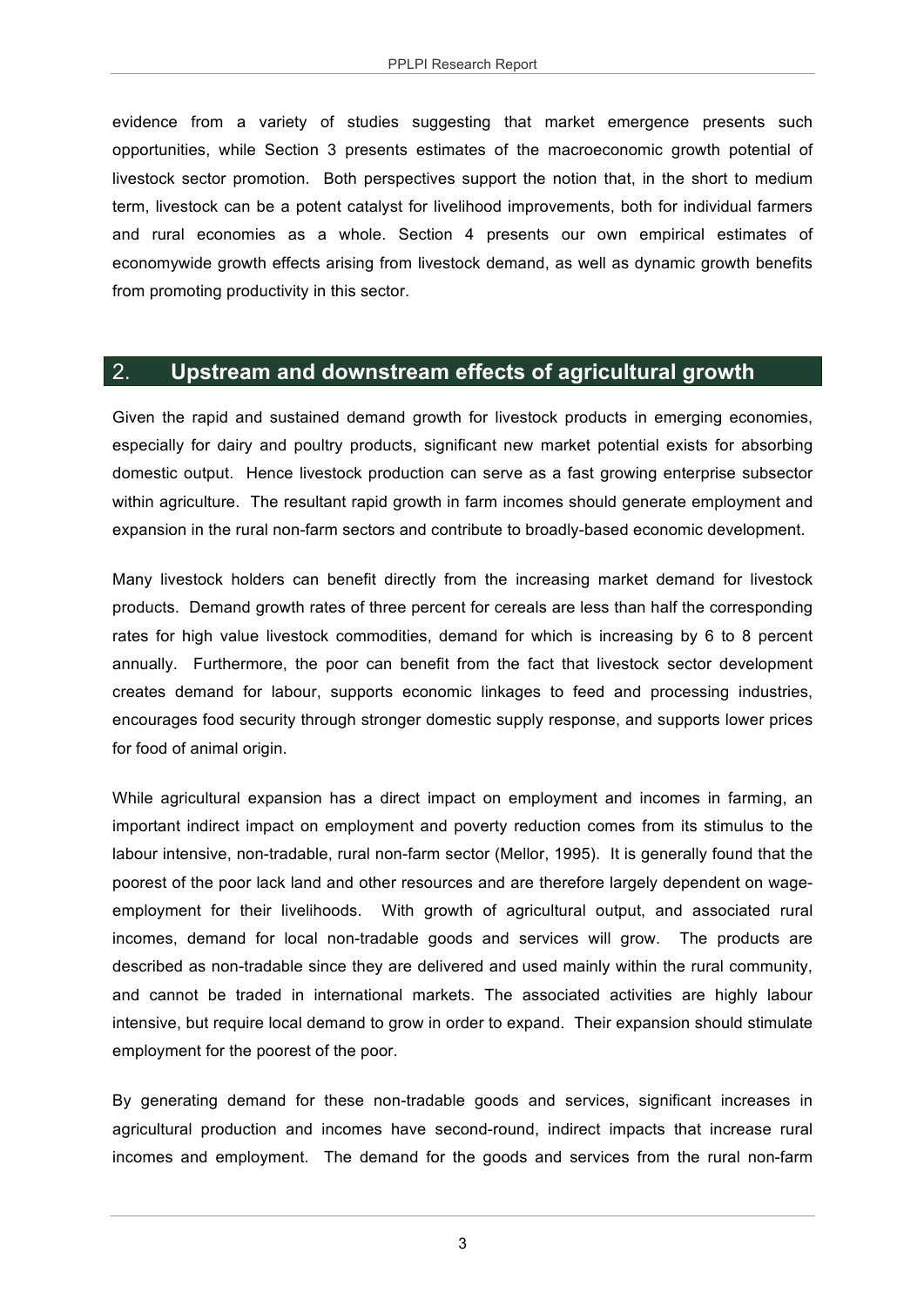sector is elastic with respect to income, implying that, as farmers' incomes rise, their expenditures on products of the rural non-farm sector increase more than proportionately.

Agricultural growth and development are therefore essential contributors to the relief of rural poverty, and promote pro-poor economic development. More and more empirical studies are providing support for this argument. Research has been directed at direct measurement of the relationship between agricultural growth and poverty reduction. Studies in India by the World Bank have been based on analysis of the virtually unique set of data on poverty numbers, collected across states and over time (Ravallion & Datt, 1999). These data show clearly that agricultural and rural growth can reduce poverty drastically, while industrial and urban growth reduce poverty little or not at all.

Warr (2001) found that while agricultural development in India reduced the incidence of poverty, industrial growth had the opposite effect. This result also applied to South East Asia, to Bangladesh (Woden, 1999) and Indonesia (Thorbecke & Jung, 1996). Cross-country analyses by Timmer (1997) and Bourguignon et al (1993) yielded similar findings. A recent study, based on a recursive statistical model found that research-led agricultural development generates sufficient productivity growth to yield high rates of return in Africa and Asia and thus has a substantial impact in reducing poverty, while productivity growth in industry and services has no or little impact (Thirtle, Lin & Piesse, 2009).

Another study of African countries based on economic modeling (Dorosh & Haggblade, 2003) showed the indirect effects of agricultural investment to be large. On average, inclusion of growth linkages nearly doubles the national income growth flowing from an initial investment in agriculture. Agricultural investments are also found to generate the largest impact on the poor.

There are thus strong intuitive arguments and considerable empirical evidence that agricultural growth is effective in reducing poverty, yet two qualifications are needed. One is that change takes time and time lags may occur between gains in agricultural productivity and the consequent fall in numbers of poor. The other qualification is that major inequalities in access to resources can limit the reduction in poverty.<sup>1</sup>

 $1$  Timmer (1997) concluded from a cross-country analysis that the impact of agricultural growth is negligible when agriculture is dominated by very large farms. Mellor (2001) has argued that agricultural growth which benefits large, land-owning farmers has little effect on employment and incomes in the rural non-farm economy since they spend their added income on imported goods and capital-intensive urban goods.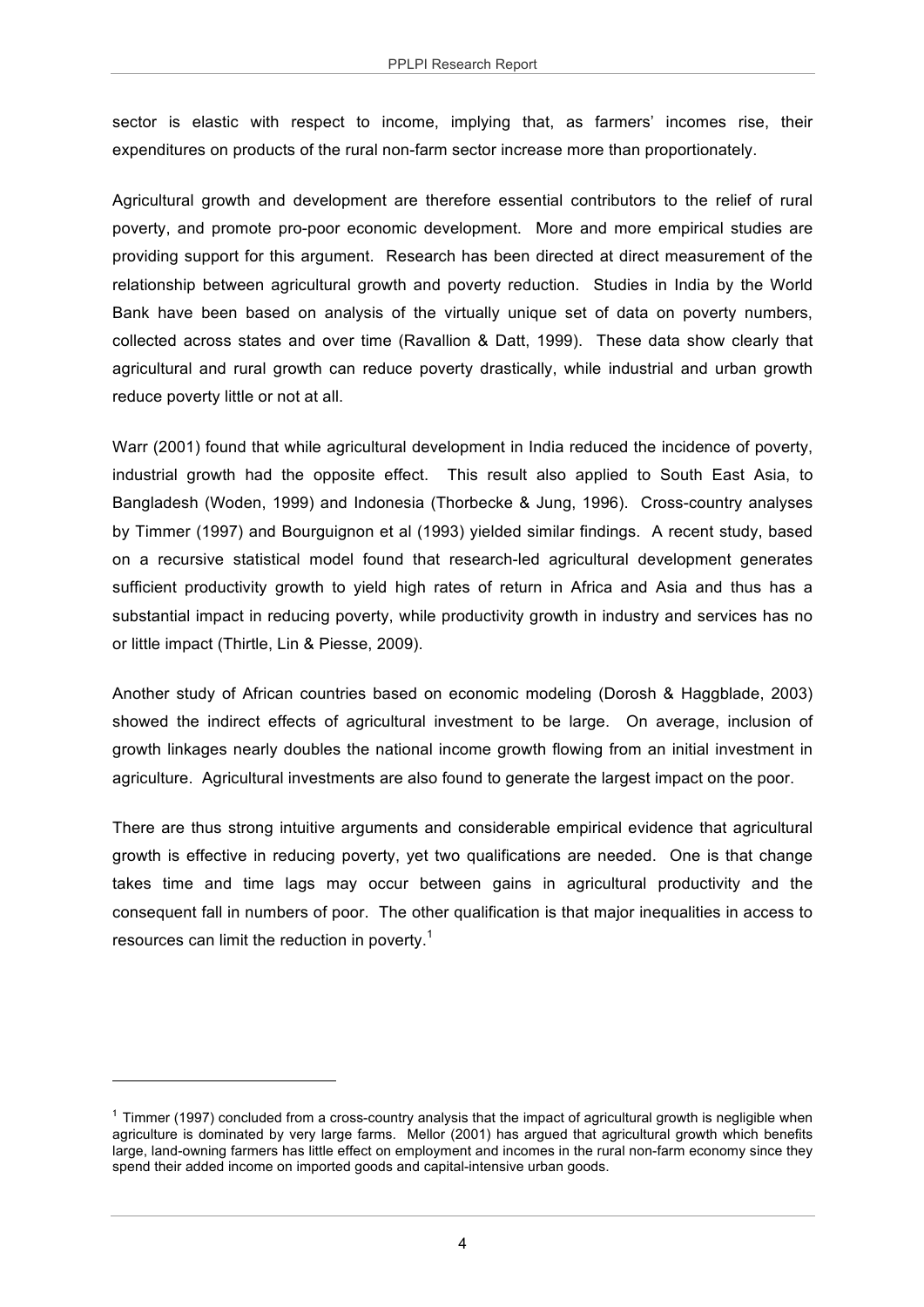## 3. **Household multipliers of livestock sector growth**

Within agriculture, growth by extending the area of land in use is constrained by dwindling reserves of unused fertile land. Expansion of agricultural production therefore largely depends upon intensification, by increasing inputs and/or changing technology to raise output per hectare, and diversification into alternative land-saving income generating activities. Livestock production provides an effective means of land use intensification, by supplementing income from crops, as a result of increased stocking rates or by shifting to increasingly intensive production systems. Increased output of animal protein and cash income per hectare from livestock production may be generated by shifting from grassland based systems to integrated mixed crop-livestock systems or by shifting from such mixed systems to intensive landless pig and poultry production.

The livestock sector makes a diverse set of contributions to rural livelihoods and to agriculture as a whole. Growth of livestock sector activity stimulates growth of the overall economy, through direct income impacts on households engaged in livestock production and via a web of indirect horizontal and vertical multiplier linkages across expenditure and supply chains.

The strength of income and poverty reduction impacts adducible to livestock sector growth, on agriculture and across the overall economy, depends on (i) the size of the livestock sector relative to agriculture and to the overall economy, (ii) the strength and extent of the linkages between the livestock sector and the rest of the economy, (iii) the use-intensity of the factor that the poor households are primarily endowed with (labour) in the livestock and linked growth sectors, and (iv) consumption patterns for meat, animal products and allied other food and nonfood goods.

As of 2007 the average share of the livestock sector in global agriculture GDP was around 35 percent, varying regionally from a low of 23 percent in Low Income Countries (LICs) to highs of 43-45 percent in middle-income developing regions such as Latin America and the Caribbean (LAC) and Eastern Europe and Central Asia (EECA). While the stylized pattern of economic development is that the share of agriculture GDP in the overall economy tends to decline as countries move from lower to middle income levels, the share of the livestock sector in agricultural GDP tends to increase as countries move from lower to middle income status. This pattern is consistent with emergence and modernization of the agricultural sector. As countries move up in the development ladder, although the relative importance of agriculture in the total economic may decline, the sectors producing goods with higher income elasticities and with higher value-addition, such as livestock and animal products, fruits, and vegetables expand while formerly dominant staple goods contract in relative terms. Focusing on LICs such as those in sub-Saharan Africa (SSA), where poverty density and depth are highest, the importance of the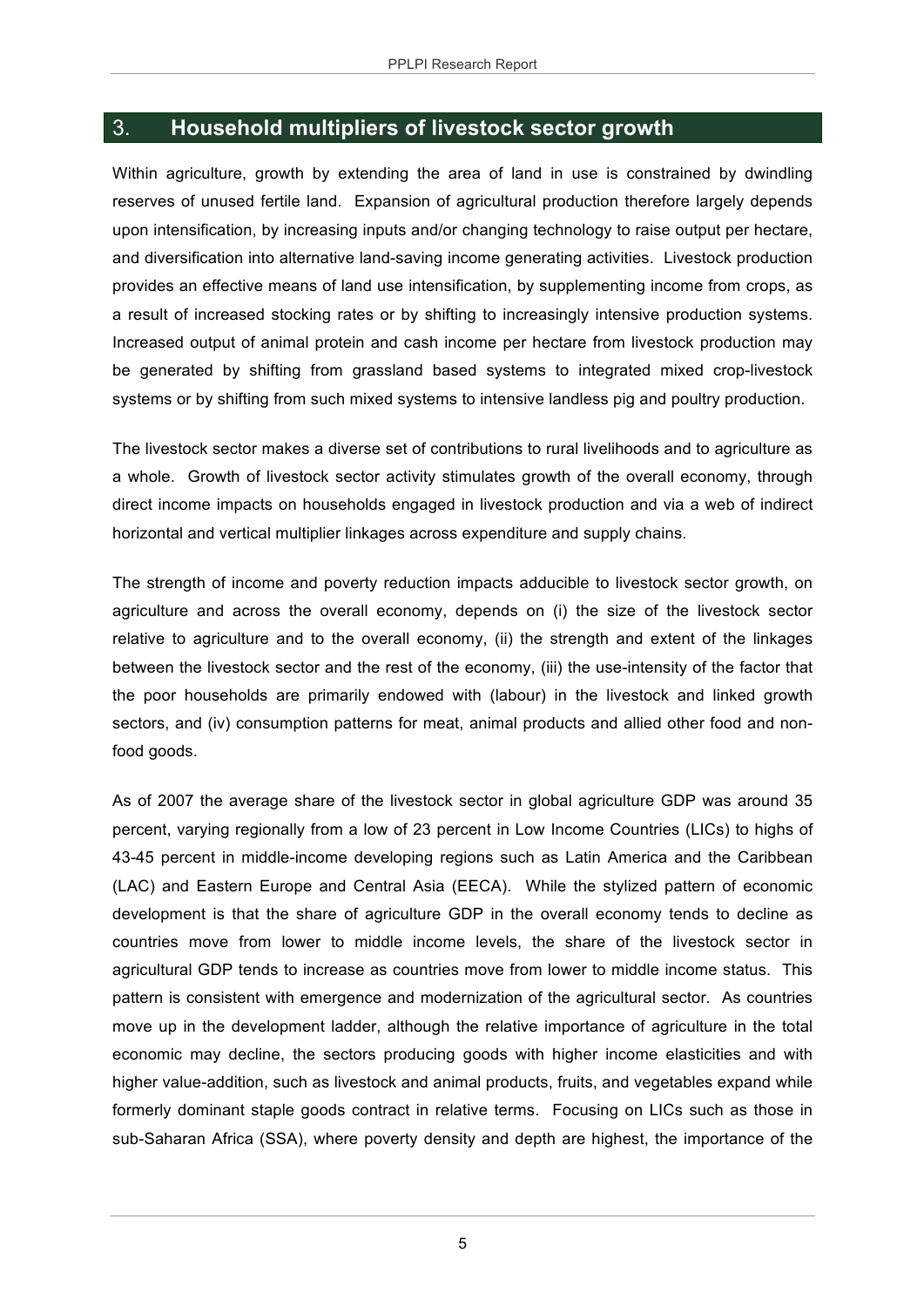livestock sector as a catalyst for poverty reduction lies in the sector's superior growth potential within agriculture and the rural economy where the majority of the poor reside.

The second factor that influences the size of the income and growth multiplier effects from the livestock sector relates to the strength of linkages between livestock and the rest of the economy. Data from sample countries compiled by FAO in the RIGA – rural income-generating activities – database (Davies *et al*., 2007) suggests that pure subsistence is rare, and that the vast majority of rural households are partly engaged in market activities, even if they also produce food for home consumption. Of 12 sample countries considered, farm households in a majority (7 countries) sold between 30 and 68 percent of their livestock output to the market, and the poorest households (bottom quintile) were as likely as their wealthier counterparts to sell about the same proportion of livestock produce. This confirms the primary linkage between rural livestock producers and the local economy, as suppliers of the primary product at the first-level exchange point in their respective agrofood supply chain.

The growth in demand for livestock products in developing countries is skewed toward more rapid demand growth in urban centres (in contrast to rural areas), as urbanization progresses in these countries. Thus, from the first market exchange link for livestock products in rural areas, the raw material will undergo product transformation and transport at various stages of processing and value addition along the supply chain, until it reaches the final consumers in the urban centres. Along this chain, the consumption and production income multipliers will operate to propagate output, employment, and income benefits across the economy.

The third factor determining the size of the income multipliers from growth in the livestock sector is the use-intensity of the factor that is the rural poor household's primary endowment, labour. It has been shown elsewhere that, globally, the highest densities of poor livestock keepers are found in the mixed crop-livestock systems in South Asia (SA) and sub-Saharan Africa (XXX ref). In general, these are integrated smallholder systems where crop by-products and residues are the primary feed for livestock, and where livestock is used either for draught power in farm operations, livestock manure is used as fertilizer to crops, or both. Related evidence  $(XXX ref)$ demonstrates that, among rural households raising livestock, the process of transforming crop by-products and residues into usable animal feed, and the process by which farm animals are used for draught power in farming operations, are undertaken mainly by household members using manual labour. When the farm is not self-sufficient in inputs, replacement stock and fodder are purchased from neighbouring households, usually locally sourced inputs also produced in labour-intensive production systems. In such systems, both the individual and community valueadded components and producer rates of return are relatively high. In contrast, for intensive landless livestock production systems undertaken by commercial farms and 'semi-commercial' households in peri-urban areas, the main inputs to livestock production, i.e. the growing stock,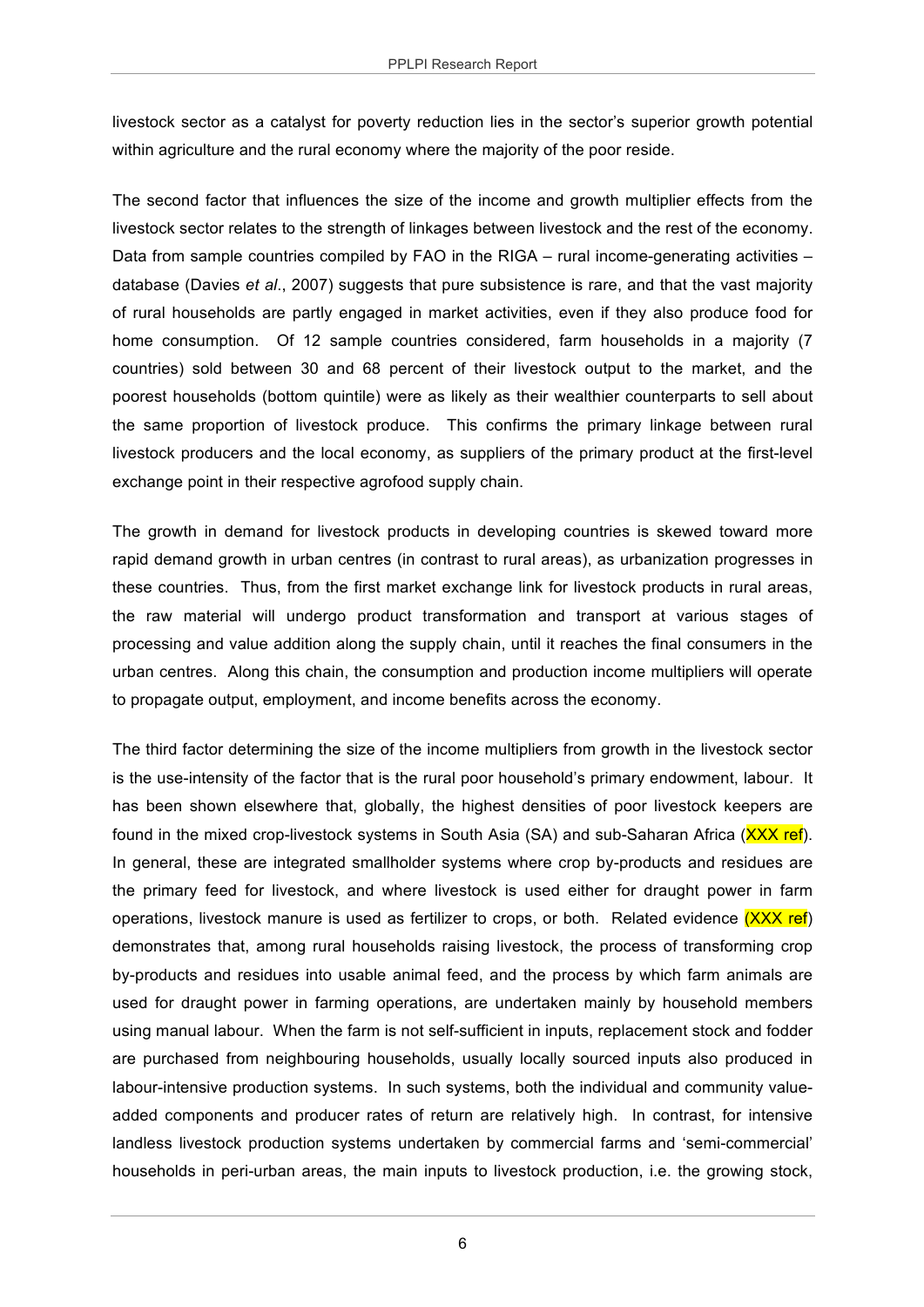feed, and other additives, are supplied by commercial farms and formula feed suppliers. Under this system, there is far less value added for households other than those whose members work in such enterprises.

The fourth factor influencing the size of the income multiplier linkages extending from meat demand is high overall food expenditure shares in developing countries. The above-mentioned RIGA dataset of 12 countries showed that in the lower income developing country regions of SSA, SA, and EAP, more than half (53% to 61%) of total expenditure is devoted to food, with the rest going to non-food items. In contrast, high-income countries average only about 13 percent of disposable income spent on food.

In the lower income regions of SSA, SA, and EAP, within agrofood, around 30 percent is spent on staples (e.g. bread and cereals). Income elasticities of demand for overall food, however, are low (typically less than unity), while income elasticities of demand for livestock products and nonfood items are relatively high (greater than unity). Given this information and corresponding budget shares, as incomes increase, for each additional dollar of new expenditure, less than half would be devoted to food items, with non-food items getting the greater share of added income. Within the food group, the share of cereals and bread falls. Around 20 to 25 percent of each additional dollar of expenditure on food goes to meat and dairy products. Among the middleincome regions of EECA, LAC, and the Middle East / North Africa (MENA), the proportion of additional expenditure on meat and dairy products is even higher at 30 to 35 percent of food expenditures. Within the food group, livestock and dairy products have higher income elasticities than cereals and bread.

Expenditure patterns in developing countries suggest that a large proportion of additional income generated from growth in the rural livestock sector will continue to be spent on food products, among which livestock and dairy products will become increasingly important in the household food budget relative to staples. As higher levels of income are attained, however, the non-food component will also grow in both absolute and relative (share of expenditure) terms. The increasing importance within the food basket of livestock generally, and dairy products in particular, represents a strong expenditure linkage in emerging agrofood demand that can, at least in part, be met by rural households.

Using a panel dataset assembled from the World Bank's World Development Indicators Database and FAO's Internal Statistical Database, spanning the period from 1961 to 2003, Pica *et al*. (2008) found a statistically significant causal relationship between livestock sector development and economic growth in 36 of the 66 countries analyzed (almost 55 percent). Most of these countries were agrarian or emerging economies. In 33 of the 36 countries in which a statistically significant relationship was found, livestock sector development appeared to have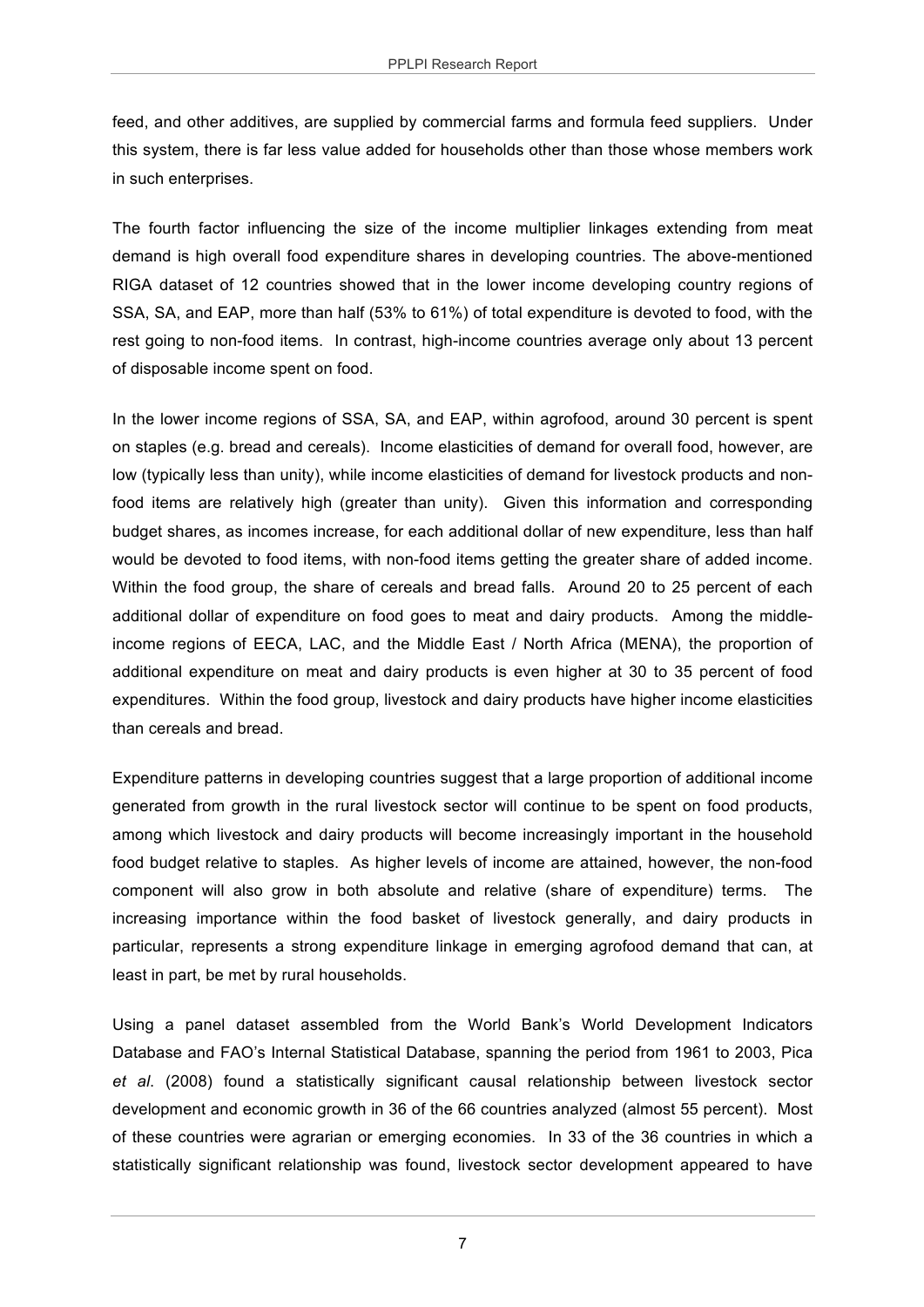been an important driver of *per capita* GDP growth. In nine of these countries a bi-directional causality was also found. Only in three countries did increases in livestock sector productivity appear to be / have been driven by *per capita* GDP growth.

To give a more precise idea about the income potential of livestock promotion, Table 1 displays impact estimates from detailed national Social Accounting Matrices in the Global Trade Analysis Project (GTAP) database. The two columns comprise estimates of household multipliers for livestock production and livestock product processing, respectively, across major world regions. These results are static estimates of expenditure chain effects derived from Social Accounting Matrices in the GTAP database and weighted by country populations.

|                       | <b>Household multipliers</b>    |                                 |  |  |
|-----------------------|---------------------------------|---------------------------------|--|--|
| <b>REGION</b>         | Primary livestock<br>production | Livestock product<br>processing |  |  |
| EAP                   | 2.7                             | 2.4                             |  |  |
| China                 | 2.2                             | 2.1                             |  |  |
| <b>EECA</b>           | 2.0                             | 4.4                             |  |  |
| <b>LAC</b>            | 3.2                             | 3.2                             |  |  |
| <b>MENA</b>           | 2.3                             | 4.9                             |  |  |
| South Asia            | 4.7                             | 4.3                             |  |  |
| India                 | 4.7                             | 4.4                             |  |  |
| <b>SSA</b>            | 2.9                             | 5.4                             |  |  |
| <b>West Africa</b>    | 3.3                             | 5.2                             |  |  |
| East Africa           | 4.3                             | 6.8                             |  |  |
| Southern Africa       | 2.7                             | 5.4                             |  |  |
| <b>All Regions</b>    | 2.9                             | 3.2                             |  |  |
|                       |                                 |                                 |  |  |
| High income countries | 3.1                             | 3.3                             |  |  |

**Table 1:** Household income multipliers<sup>2</sup> for livestock production and processing, by region

Source: Authors' estimates from the GTAP 7 database, 2010.

In general, the household income multipliers for both livestock and livestock products are higher in developing countries as a whole than in the group of high-income countries. This confirms the greater contribution of the livestock sector in general in spurring relatively higher and more sustainable income gains in other sectors of the economy in developing countries as compared to developed economies.

Overall, the magnitude of the multipliers from livestock production and livestock product processing are quite similar. Between regions and between countries, however, differences can be quite large, with multipliers for livestock product processing being markedly higher than those

 $\overline{a}$ 

<sup>&</sup>lt;sup>2</sup> Incremental effect of \$1 additional spending on aggregate national household incomes.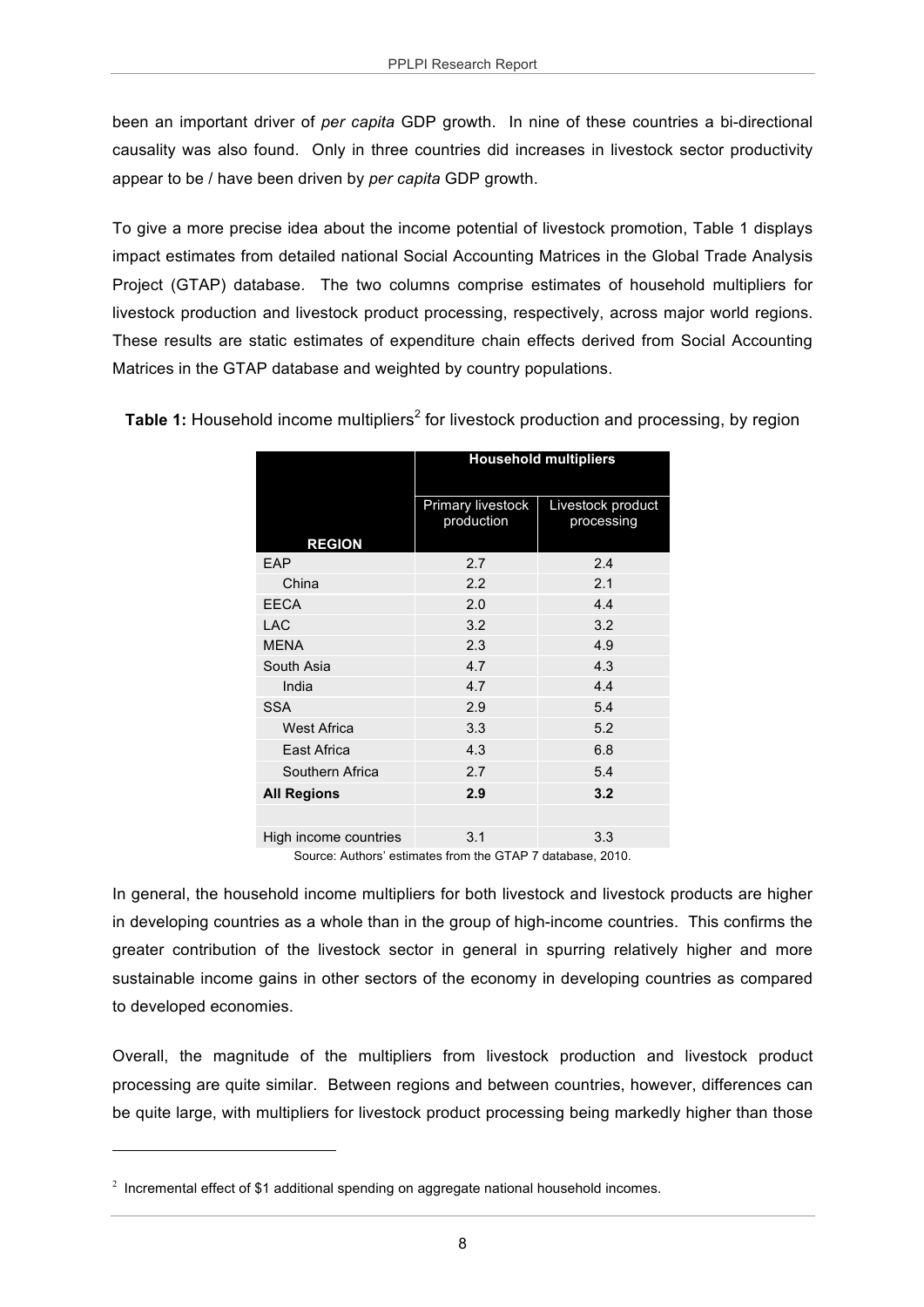of livestock production in the Middle East and North Africa and in sub-Saharan Africa. The primary reason for this is comparable resource endowments and economic structures within regions, especially for traditional sector activities. Comparing across regions, the livestock and processing multipliers are largest for South Asia and sub-Saharan Africa, indicating substantial livelihood potential from livestock sector development. Nevertheless, even in the other regions, which tend to have higher levels of *per capita* income and lower poverty rates, the livestock sector multipliers are substantial.

Building on analysis of detailed data from Senegal, Roland-Holst and Otte (2006) conclude that, although lower income rural households receive smaller absolute gains from the livestock value chain than higher income groups, the relative benefits to them are much greater. This further strengthens the case for livestock as a pro-poor 'development instrument', as the marginal effect of improving livestock supply conditions will disproportionately benefit the rural poor majority. Multiplier decomposition analysis revealed that the small absolute livestock-livelihood gain for the poorest comes almost entirely from direct production income. Both rural quintiles 1 and 2 earn more than three-quarters of their livestock-related income directly from animal (product) sales, exiting the food value chain at the earliest stages. Higher income rural households have less direct participation in livestock production. Despite this, they receive the largest absolute multiplier benefit, almost entirely indirect, from food processing and retailing. These more complex downstream linkages to food value creation are the key to higher aggregate income gains for this group and have important implications for the net results of sub-sectoral policies. Given that higher income groups generally have more indirect linkages to the livestock sector, they may capture a large percentage of overall agrofood value creation, even from policies targeted elsewhere (*ibid*.).

Within an inter-sectoral framework, the sizes of household livestock sector multipliers presented in Table 1, although high, are not relevant unless they are compared with the multipliers for other sectors of the economy. If the multipliers of other economic activities are larger than those of the livestock sector, then there is little justification for promoting growth in the livestock sector as growth in other sectors will have stronger income impacts on household incomes. Table 2 presents the ratio of the household multiplier for livestock production to the respective values of comparison (sub-)sectors, such as crops or fruit and vegetables, and manufacturing and services across major world regions and economic grouping (country values are again weighted by population). A ratio greater than unity indicates that the livestock sector multiplier is larger than that of the comparison sector. The computed estimates for the ratios under 'Fruits and Vegetables' for two regions have been adjusted to exclude two countries that are obvious outliers: Malaysia in East Asia and the Pacific, and Nigeria in Sub-Saharan Africa. Their inclusion significantly inflates the weighted regional values, as well as the overall value for Developing Countries.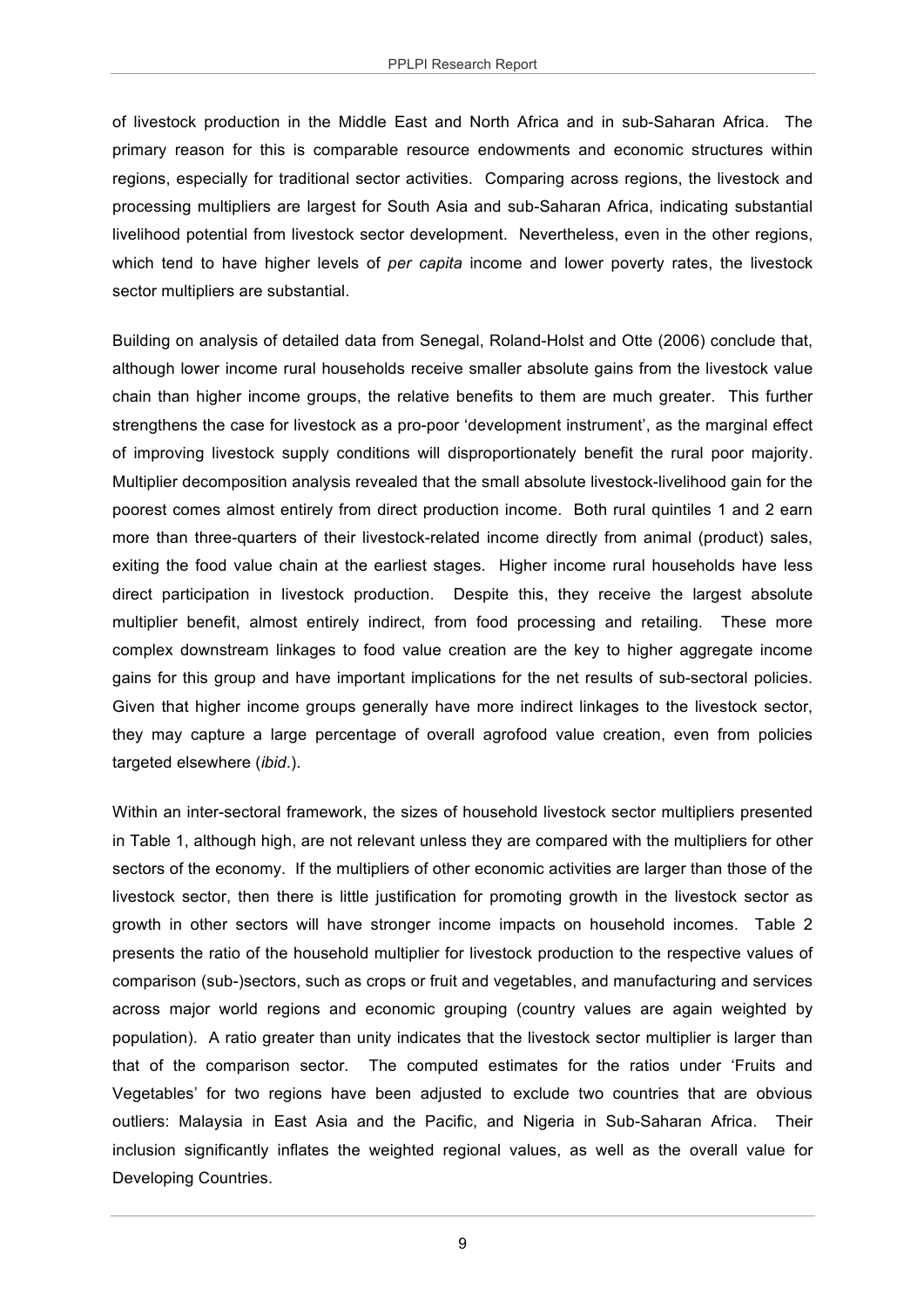|                          |       | Fruits &          | Manufacturin |                 |
|--------------------------|-------|-------------------|--------------|-----------------|
| <b>Region</b>            | Crops | <b>Vegetables</b> | g            | <b>Services</b> |
| EAP                      | 1.5   | 1.1               | 1.1          | 1.0             |
| China                    | 1.4   | 1.6               | 1.2          | 1.2             |
| <b>EECA</b>              | 1.8   | 0.8               | 1.1          | 0.8             |
| <b>LAC</b>               | 1.6   | 1.1               | 1.4          | 1.1             |
| <b>MENA</b>              | 1.3   | 1.1               | 1.3          | 0.9             |
| South Asia               | 1.3   | 1.1               | 1.6          | 1.5             |
| India                    | 1.3   | 1.1               | 1.6          | 1.6             |
| SSA**                    | 1.8   | 1.4               | 1.5          | 1.1             |
| <b>All Regions</b>       | 1.5   | 1.2               | 1.4          | 1.3             |
|                          |       |                   |              |                 |
| High income<br>countries | 1.4   | 0.9               | 1.4          | 0.9             |

**Table 2:** Ratio of household multipliers of livestock production to multipliers of other sectors by major world region

Source: Author estimates from the GTAP 7 database, 2010.

Table 2 reveals that across all developing country regions and for all comparisons, the ratio is always close to or above unity, indicating that, at the very least, the livestock sector is as strong as the other sectors in promoting household income growth. Across all developing country regions, the income multiplier for livestock production is around 50 percent higher than that of crops, while it is only marginally higher than that of fruits and vegetables. Compared with manufacturing and services, livestock sector growth has 1.4 and 1.3 times the household multiplier effect. Within regions, there is substantial variation in the extent to which livestock income multipliers exceed those of the comparison sectors, indicating variation in the degree to which these sectors themselves are integrated with the rest of the national economy.

A specific country example of the comparative impact of various agriculture subsectors on growth and poverty is Diao and Pratt's (2007) work on Ethiopia. As an agrarian economy, Ethiopia is characterized by a very high poverty incidence, a dominant proportion of the population (85%) living in rural areas, and agriculture is the main livelihood activity. Taking 2003 as a base year, poverty incidence at the national level was 44.4 percent. The study established that the 'business-as-usual' scenario, where there is stagnant growth in the agricultural sector, would bring about a sluggish growth in the whole economy, and lead to rising poverty incidence.

In order to identify the types of investments with the largest impact on agricultural growth, and consequently more pervasive economic growth and poverty reduction, the authors presented a disaggregated economy-wide model that elucidates growth and poverty reduction linkages involving the major subsectors in the agricultural economy. The four agricultural subsectors, staple crops, livestock, traditional exportables (coffee), and non-traditional exportables (fruits,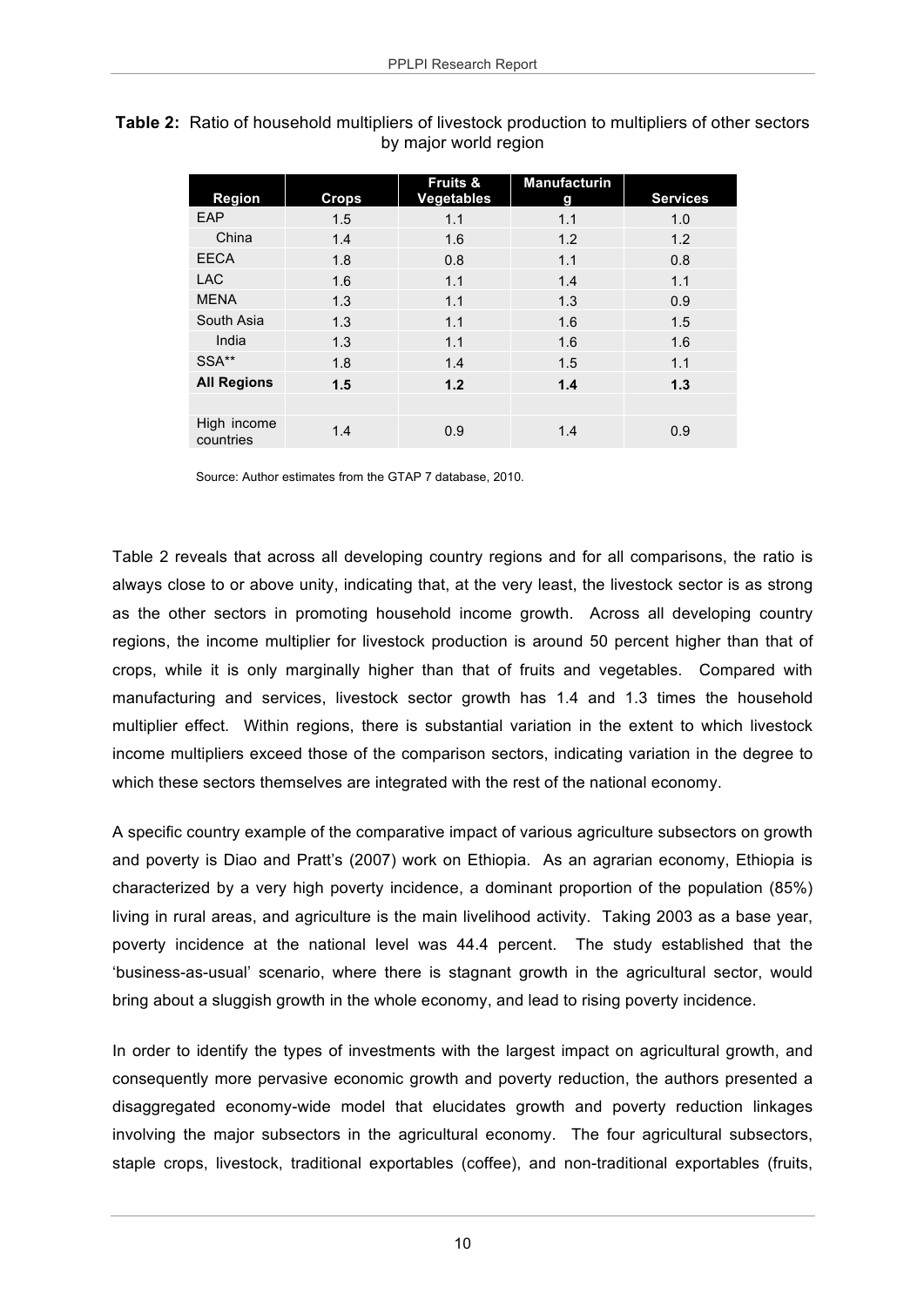cotton, horticultural products, among others) - were evaluated, assessing their contribution to economic growth and poverty reduction by exogenously increasing the productivity growth rate of one sector, while maintaining the growth of the others at baseline levels. For the assessment of each subsector to be comparable, the exogenously determined rate of growth in each, independent of the others, should lead to a reasonable and comparable rate of growth in the agriculture GDP up to the year 2015, in line with the MDG1 target of halving the incidence of poverty by that year.

The economic structure of agriculture in Ethiopia is such that the staple crops subsector dominates, representing 65 percent of agricultural value-added. The livestock subsector is the second largest, contributing around a quarter (26%) of value-added. Combined, the two subsectors account for 91 percent of agricultural value-added. Two other subsectors accounted for less than five percent each in value-added. Obviously, if the productivity growth in all subsectors were identical, the larger ones will more dramatically affect agricultural GDP, overall economic growth, and poverty. On the other hand, smaller subsectors have greater capacity to grow rapidly, and the investment required to effect such productivity growth would be smaller. Viewing the same relationships from another perspective, for given feasible target growth rates in agricultural GDP, determined at 3.4-3.5 percent per year up to 2015, smaller subsectors need higher rates of productivity growth to achieve similar overall impacts, while it will suffice for the larger subsectors for productivity to grow at relatively lower rates. In the simulation, the respective individual productivity growth rates above the baseline were determined to be the following: 1.5 percent per annum for the staple crops subsector, 3.4 percent of the livestock subsector, 13 percent each for the non-traditional crops, and 7 percent for the coffee subsector. The respective impacts on overall economic growth and poverty reduction depend not only on the size of the subsector but also on the extent and strength of linkage between the subsector and the other subsectors in the economy.

#### 4. **Scenarios for livestock sector promotion**

The discussion above makes it clear that livestock can make important contributions to rural poverty alleviation, and that emerging market trends appear to be increasing livestock's potential in this context. The magnitude of such impacts, as well as their relationship to other geographical and institutional characteristics, remains an empirical question. The best way to assess livestock's potential is of course on a case by case basis, but for the present discussion we will suffice to provide some general macroeconomic estimates of how productivity growth in livestock and allied sectors can contribute to national economic growth. Using a dynamic forecasting model calibrated to the GTAP 7 global database, we projected economic growth over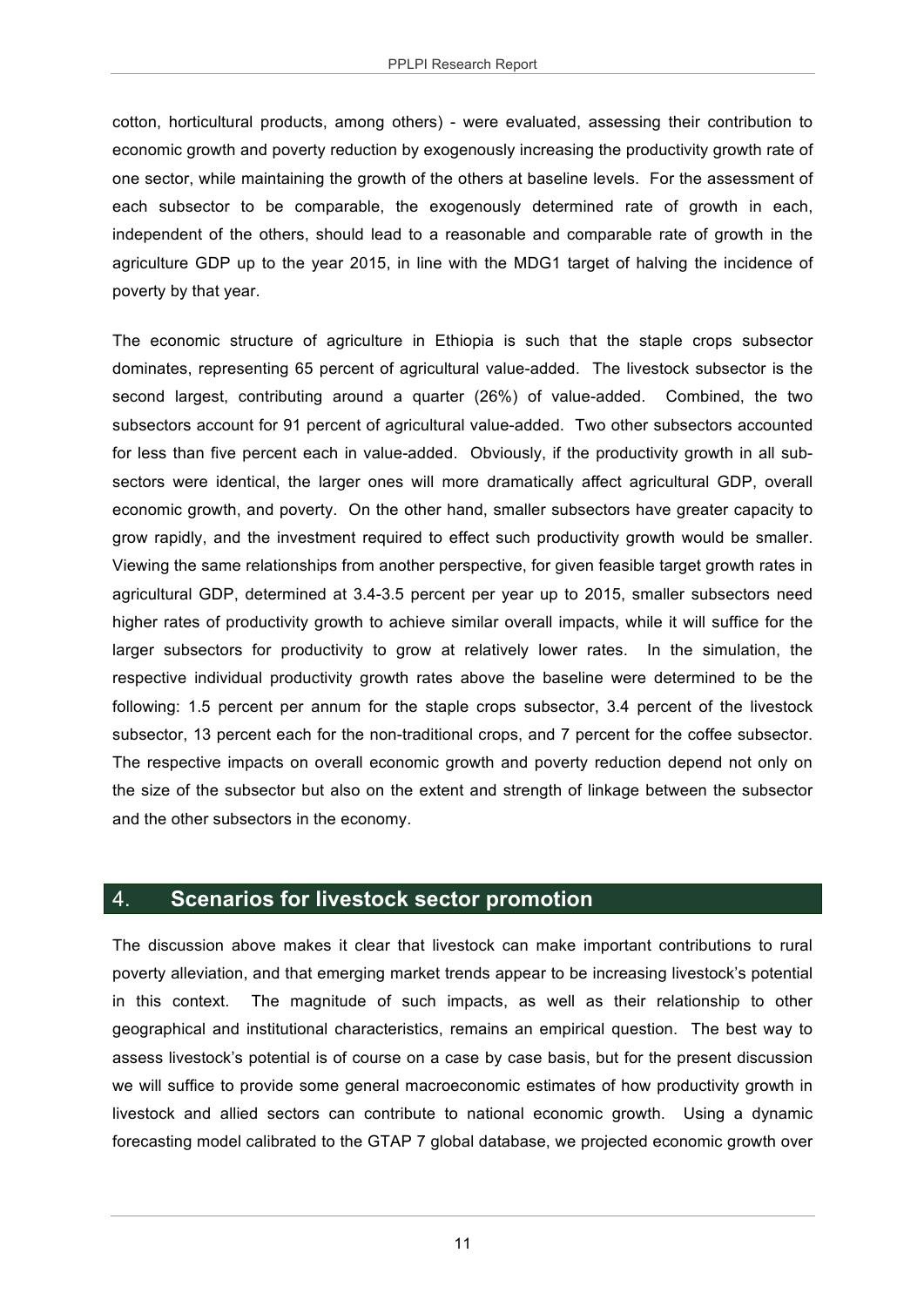the period 2010-2030 under different scenarios of livestock sector productivity growth. Table 3 summarizes the five core scenarios.

| <b>Scenario</b> | <b>Name</b>                                       | <b>Description</b>                                                                                                                                                                              |
|-----------------|---------------------------------------------------|-------------------------------------------------------------------------------------------------------------------------------------------------------------------------------------------------|
|                 | <b>Baseline</b>                                   | Global economies proceed with Business as Usual policies, on<br>consensus forecast growth rate.                                                                                                 |
| $\overline{2}$  | 1% Higher Livestock<br><b>Productivity Growth</b> | Developing countries experience livestock productivity growth of 4%<br>per annum, about 1% above the historical average for developing<br>country agriculture over the last 40 years (Table 4). |
| 3               | 1% Higher Meat and<br>Dairy Productivity Growth   | Scenario 2, combined with productivity growth in livestock products<br>(meat and dairy) (i.e. the processing sector?) of 4% per annum.                                                          |
| 4               | 2% Higher Livestock<br><b>Productivity Growth</b> | Developing countries experience livestock productivity growth of 5%<br>per annum, about 2% above the historical average for developing<br>country agriculture over the last 40 years (Table 4). |
| 5               | 2% Higher Meat and<br>Dairy Productivity Growth   | Scenario 4, combined with productivity growth in livestock products<br>(meat and dairy) of 4% per annum.                                                                                        |

| Table 4: Average annual growth of agricultural output |  |  |
|-------------------------------------------------------|--|--|
|                                                       |  |  |

| <b>REGION</b>        | 1970-1979 | 1980-1989 | 1990-1999 | 2000-2006 |
|----------------------|-----------|-----------|-----------|-----------|
| <b>SE Asia</b>       | 3.68      | 3.59      | 3.13      | 3.54      |
| China                | 3.09      | 4.60      | 5.17      | 3.87      |
| <b>EECA</b>          | 1.47      | 0.77      | $-3.88$   | 1.81      |
| <b>LAC</b>           | 3.07      | 2.37      | 2.87      | 3.13      |
| <b>Brazil</b>        | 3.83      | 3.73      | 3.29      | 4.41      |
| <b>MENA</b>          | 2.94      | 3.37      | 2.73      | 2.34      |
| South Asia           | 2.56      | 3.39      | 3.00      | 2.19      |
| India                | 2.69      | 3.52      | 2.94      | 2.00      |
| <b>SSA</b>           | 1.31      | 2.60      | 3.10      | 2.20      |
| North America        | 2.17      | 0.73      | 2.03      | 1.10      |
| Oceania              | 1.79      | 1.25      | 2.93      | $-0.04$   |
| Western Europe       | 1.54      | 0.94      | 0.46      | $-0.35$   |
| Developing countries | 2.82      | 3.46      | 3.64      | 3.09      |
| Developed countries  | 1.88      | 0.86      | 1.21      | 0.39      |
| World                | 2.23      | 2.13      | 2.04      | 2.22      |

Source: Jha, Roland-Holst, Sriboonchitta, and Behnke (2009).

Macroeconomic impacts of the four counterfactual scenarios (scenarios 2 to 5), expressed as percentage change in terminal year (2030) real GDP, are summarized in Table 5 below. A number of salient features are apparent form even casual inspection. Even modest technical progress in the livestock sector can have important economywide impacts, particularly in regions where livestock is a prominent source of livelihood (e.g. West Africa). Extending productivity gains downstream to livestock products and processing amplifies these gains significantly, but of course these benefits may be less likely to accrue to the poor. Finally, doubling the increment in productivity growth has different effects on agriculture (Livestock) and food processing (Meat and Dairy). Macroeconomic impacts of livestock sector productivity growth are more than doubled (sometimes trebled), while there appear to be diminishing macroeconomic returns to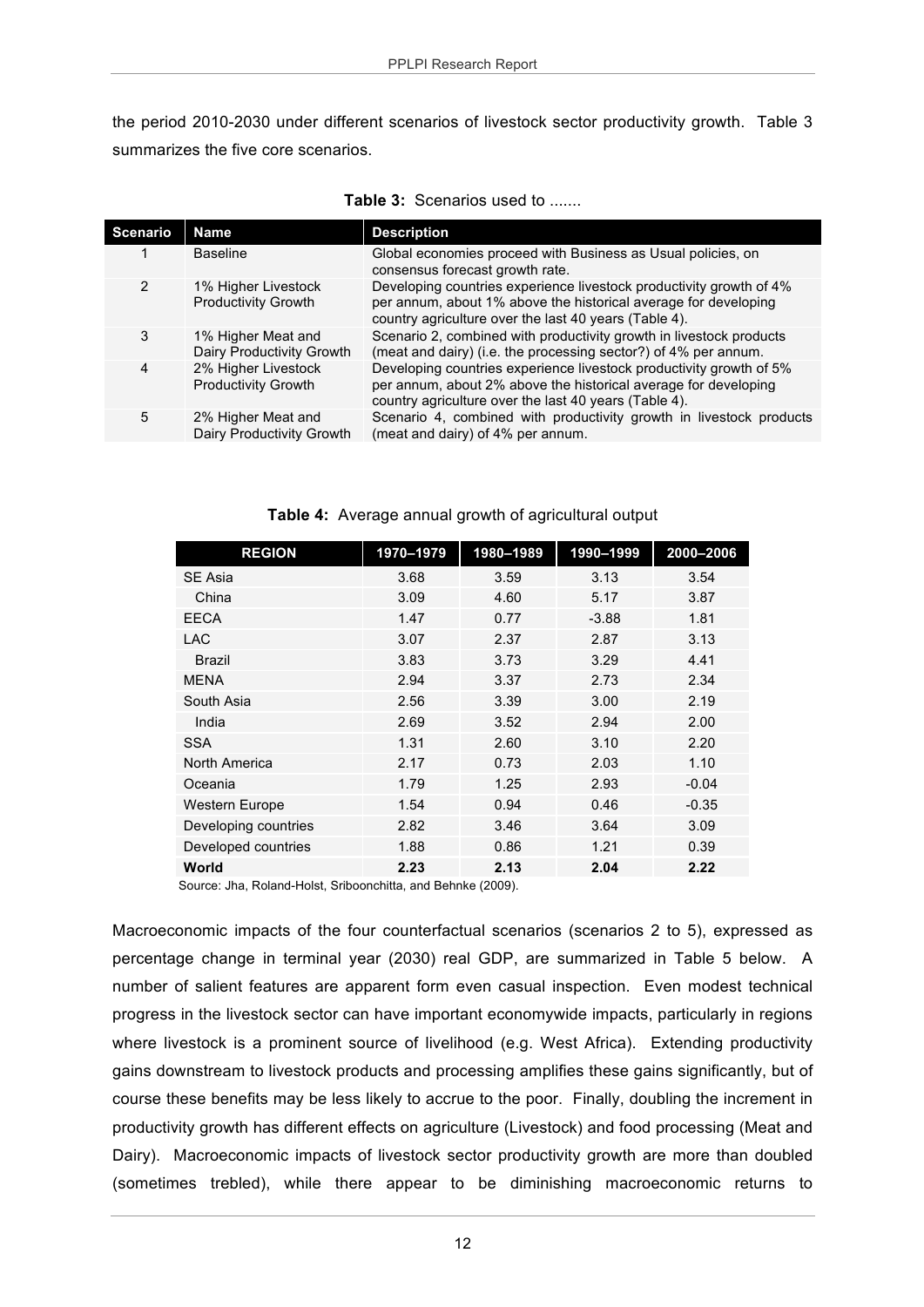technological progress in the downstream activities. Expanding livestock production appears to induce less resource diversion than does expansion of processing activities, and also the wealth effects of expanding the primary sector appear to induce stronger expenditure multipliers. For these reasons, public policy might more appropriately target primary sector development, leaving downstream investments to private sector interests. More research is needed to identify the growth channels linking these sectors to the rest of the economy and particularly to household incomes, but it is clear from these results that investments in livestock productivity can make a difference for aggregate growth and real living standards.

|                          | Scenario 1<br>L Prod 1% | <b>Scenario 2</b><br><b>L&amp;M Prod</b><br>$1\%$ | <b>Scenario 3</b><br>L Prod 2% | Scenario 4<br><b>L&amp;M Prod</b><br>2% | Ratio<br>Scenario <sub>3</sub><br>& 1 | Ratio<br><b>Scenario 4</b><br>& 2 |
|--------------------------|-------------------------|---------------------------------------------------|--------------------------------|-----------------------------------------|---------------------------------------|-----------------------------------|
| EAP                      | 1.0                     | 1.9                                               | 2.4                            | 2.7                                     | 2.5                                   | 1.4                               |
| China                    | 1.1                     | 2.2                                               | 2.7                            | 3.0                                     | 2.4                                   | 1.4                               |
| <b>EECA</b>              | 0.7                     | 1.4                                               | 1.7                            | 1.8                                     | 2.3                                   | 1.3                               |
| <b>LAC</b>               | 0.7                     | 1.3                                               | 1.6                            | 1.7                                     | 2.4                                   | 1.4                               |
| South Asia               | 0.8                     | 1.6                                               | 2.0                            | 2.2                                     | 2.4                                   | 1.4                               |
| India                    | 0.7                     | 1.3                                               | 1.6                            | 1.7                                     | 2.3                                   | 1.3                               |
| <b>MENA</b>              | 0.7                     | 1.4                                               | 1.7                            | 1.8                                     | 2.3                                   | 1.4                               |
| <b>SSA</b>               | 0.9                     | 1.7                                               | 2.4                            | 3.1                                     | 2.8                                   | 1.8                               |
| <b>West Africa</b>       | 1.9                     | 3.8                                               | 5.4                            | 7.4                                     | 2.9                                   | 2.0                               |
| East Africa              | 1.2                     | 2.5                                               | 4.0                            | 6.0                                     | 3.3                                   | 2.4                               |
| Southern Africa          | 0.6                     | 1.1                                               | 1.5                            | 1.7                                     | 2.5                                   | 1.5                               |
| All Regions              | 0.8                     | 1.6                                               | 2.0                            | 2.3                                     | 2.4                                   | 1.4                               |
| High income<br>countries | 0.0                     | 0.1                                               | 0.1                            | 0.2                                     | 3.2                                   | 2.0                               |
| <b>Weighted Average</b>  | 0.9                     | 1.7                                               | 2.1                            | 2.3                                     | 2.4                                   | 1.4                               |

**Table 5:** Macroeconomic impacts of livestock sector promotion (real GDP percent change from Baseline scenario in 2030)

### 5. **Conclusions**

Livestock deliver many essential products and services to the rural poor around the world. This brief report examines their potential to contribute to poverty alleviation via marketing of animals and their products. Many studies have identified ways in which livestock sector development is pro-poor, and we lend a global perspective to that argument by observing how emerging economies shift consumer demand towards animal source food products and thereby present dramatically expanding markets. Results from a variety of studies cited here, as well as our own estimates of the underlying trends and growth potential, suggest that livestock sector development can be a potent catalyst for livelihood improvement among the world's rural poor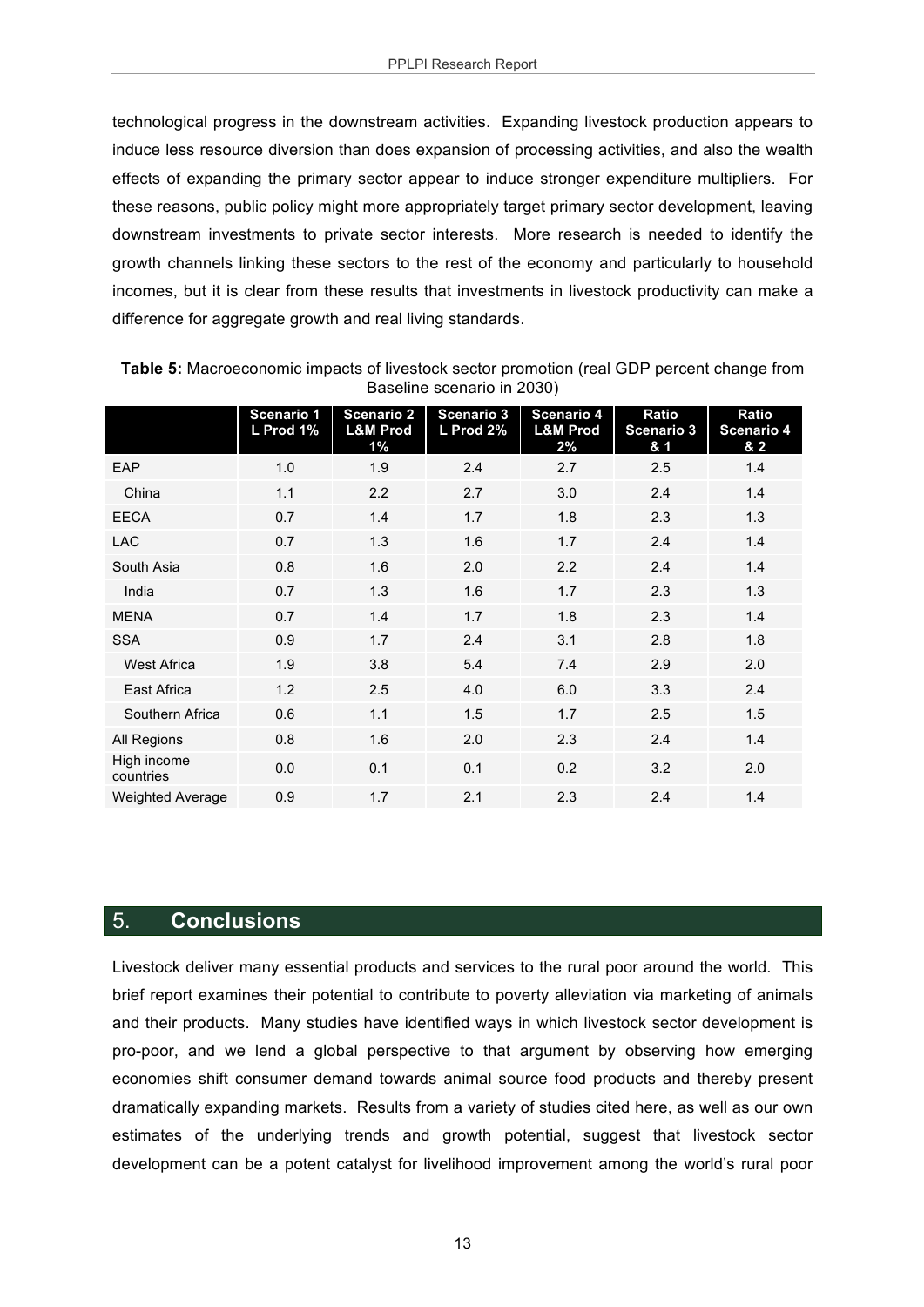majority. The challenge of implementation remains, but if market access can be improved for smallholder livestock producers, self-directed poverty alleviation will follow.

### 6. **References & Further Reading**

- Adams RH Jr. (2004). *Economic Growth, Inequality and Poverty: Estimating the Growth Elasticity of Poverty*. World Development; 32(12): 1989-2014.
- Benin SJ, Thurlow J, Diao X, Kebba A, and N Ofwono (2008). *Agricultural growth and investment options for poverty reduction in Uganda*. IFPRI Discussion Paper 00790. DSDG, IFPRI.
- Bourguignon, F., J. de Melo and A. Suwa (1991). *Modeling the effects of adjustment programs on income distribution*. World Development, 19(11): 1527-1544.
- Chen S and Ravallion M (2008) *The developing world is poorer than we thought, but no less successful in the fight against poverty*. Policy Research Working Paper 4703, the World Bank Development Research Group.
- Chen S and M Ravallion (2007). *The Changing Profile of Poverty in the World*. 2020 Focus Brief on the World's Poor and Hungry People. International Food Policy Research Institute, Washington DC.
- Ravallion, Martin & Chen, Shaohua & Sangraula, Prem, 2008. "Dollar a day revisited," Policy Research Working Paper Series 4620, The World Bank.
- Diao X and A Nin Pratt (2007). *Growth options and poverty reduction in Ethiopia – An economywide model and analysis*. Food Policy; 32: 205-228.
- Diao X, Fekadu B, Haggblade S, Taffesse AS, Wamisho K, and B Xu (2007). *Agricultural growth linkages in Ethiopia: Estimates using fixed and flexible price models*. IFPRI Discussion Paper No. 00695. DSGD, IFPRI.
- Paul Dorosh & Steven Haggblade, 2003. "Growth Linkages, Price Effects and Income Distribution in Sub-Saharan Africa," Journal of African Economies, Oxford University Press, vol. 12(2), pages 207-235, June.
- Dollar D and A Kraay (2004). *Growth is Good for the Poor*. Journal of Economic Growth; 7(3): 195-225.
- Haggblade S, Hazell P, and T Reardon (2005). *The rural non-farm economy: Pathway out of poverty or pathways in?* International Food Policy Research Institute, Overseas Development Institute, and Imperial College London. Proceedings from the research workshop on the future of small farms, June 26-29, Withersdane Conference Centre, Wye, UK.
- Jha S, Roland-Holst D, Sriboonchitta S, and D Behnke (2009). *Regional Trade Opportunities for Asian Agriculture*. In: John Gilbert (ed.), New Developments in Computable General Equilibrium Analysis for Trade Policy, London: Emerald, pp. 273-302.
- Lipton M (2005). *The Family Farm in a Globalizing World – The Role of Crop Science in Alleviating Poverty*. International Food Policy Research Institute, 2020 Discussion Paper 40.
- Mellor, John W. (1995). Agriculture on the Road to Industrialization. Baltimore: Johns Hopkins University Press.
- Nin Pratt A and X Diao (2006). *Exploring growth linkages and market opportunities for agriculture in Southern Africa*. DSGD Discussion Paper No. 42. IFPRI.
- Pica G, Pica-Ciamarra U, and J Otte (2008). *The Livestock Sector in the World Development Report 2008: Re-assessing the Policy Priorities*. FAO-PPLPI Research Report No. 08-07.